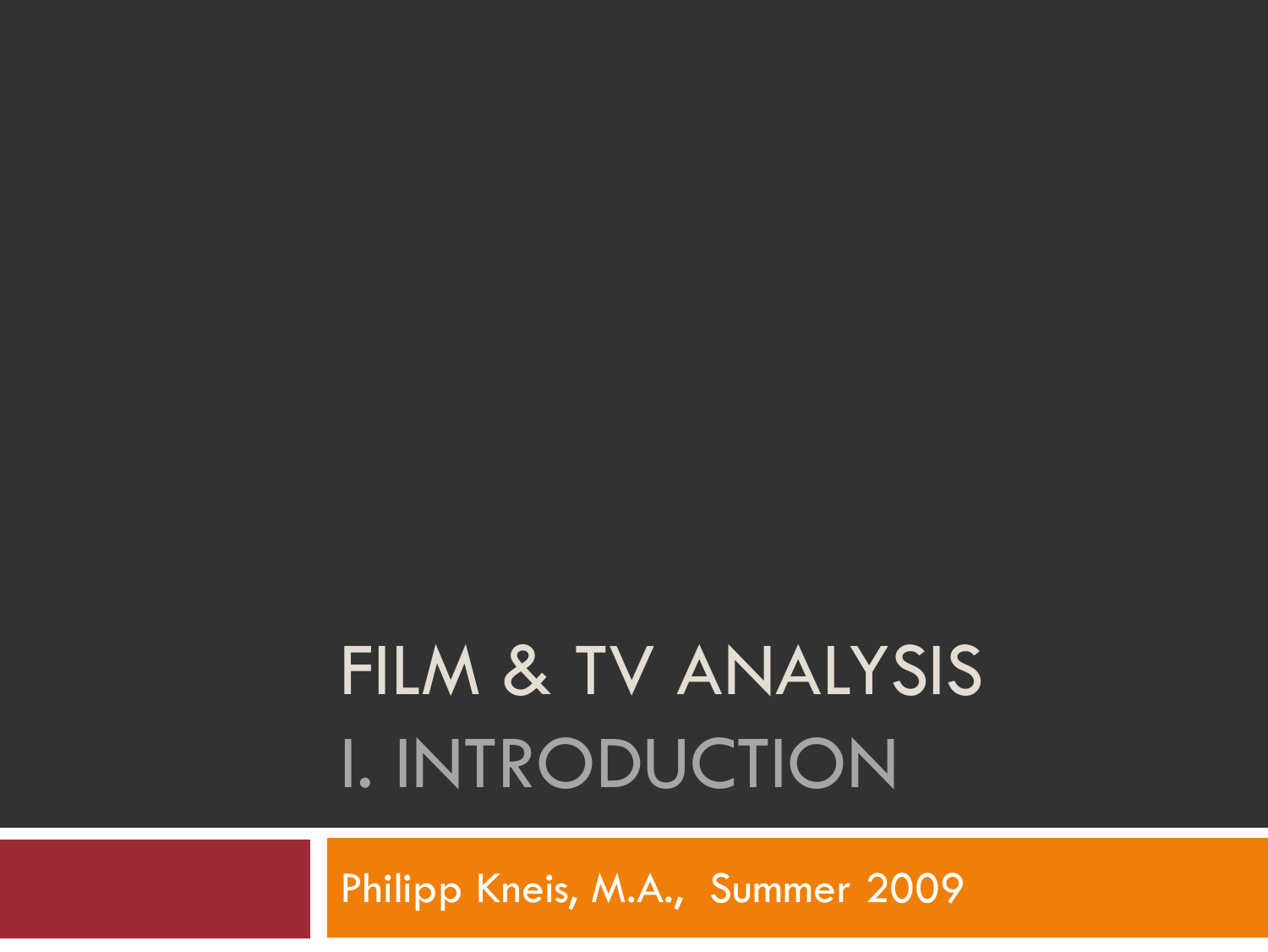#### Introduction

1. Why Analyze?

- 2. How to Analyze?
- 3. Example: *Millennium* main titles analysis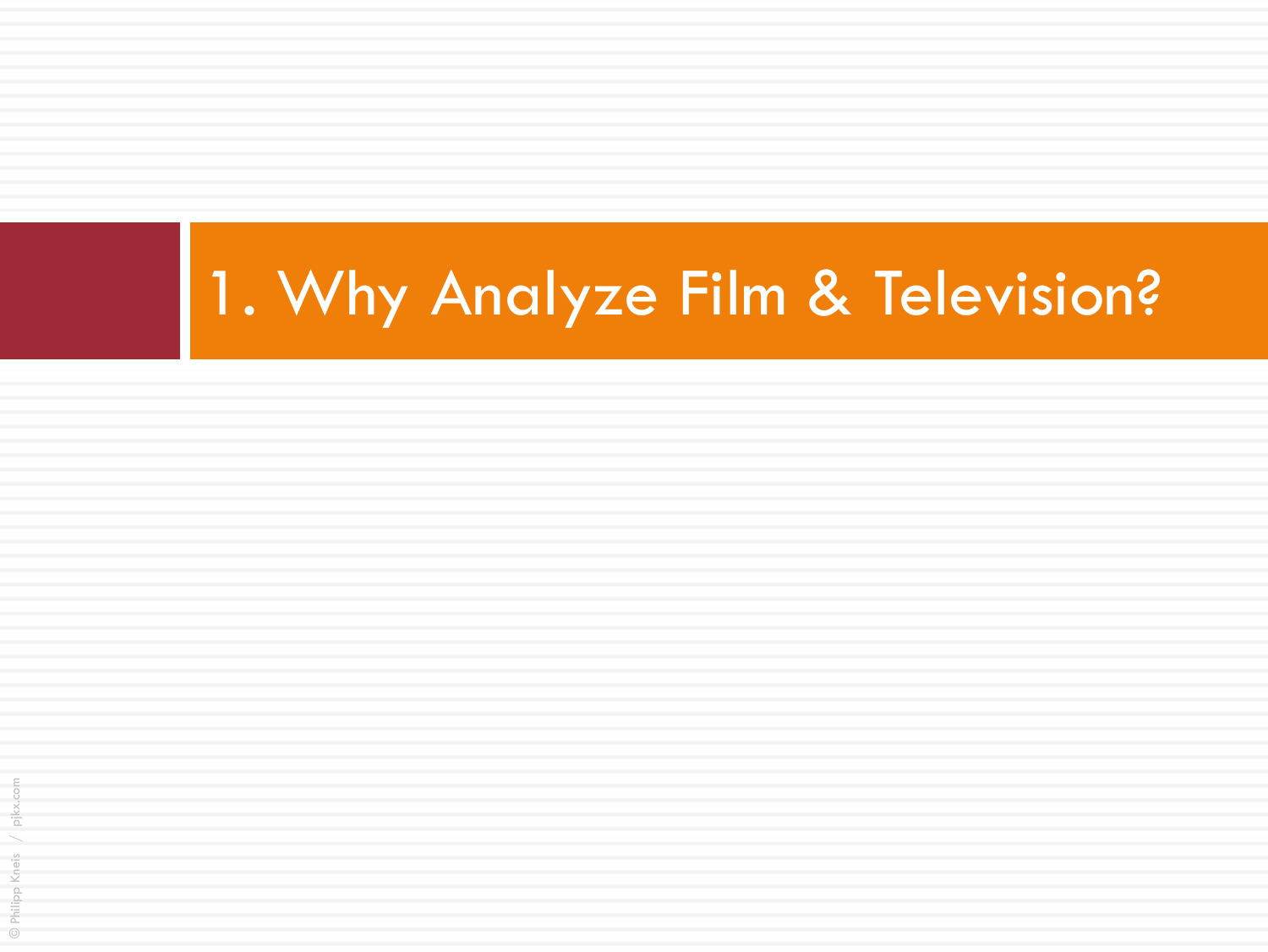$\Box$  movies are just "entertainment"

 $\Box$ , movies are supposed to be fun"

 $\Box$ , do not ruin my favorite film"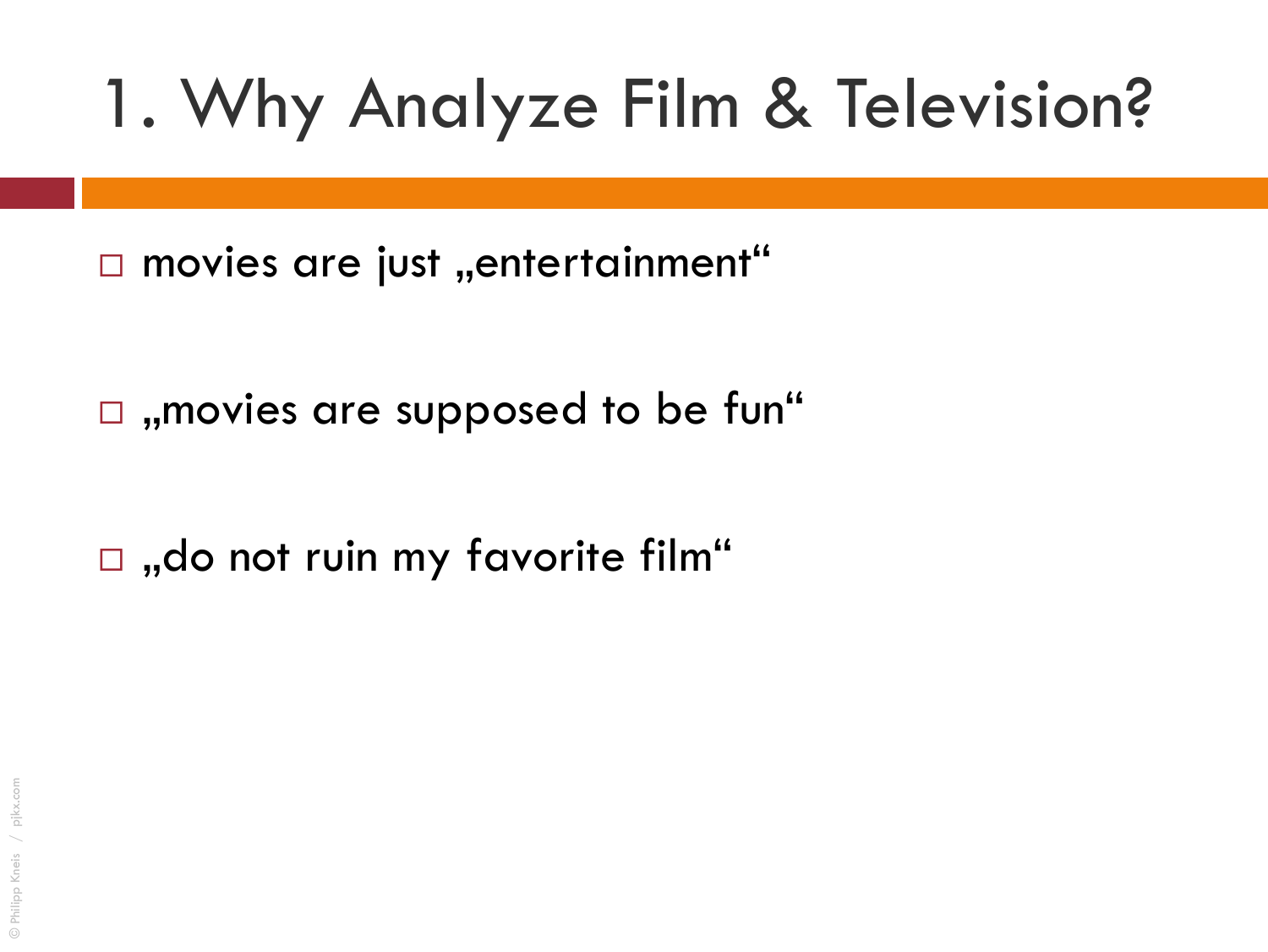$\Box$  audiovisual art is made with the same attention to detail that goes into writing novels or poems: there are more ways than just one to tell a story

 $\Box$  film is highly manipulative --- audiences take film and the illusion of reality for granted --- thus it is the more important to look at it closely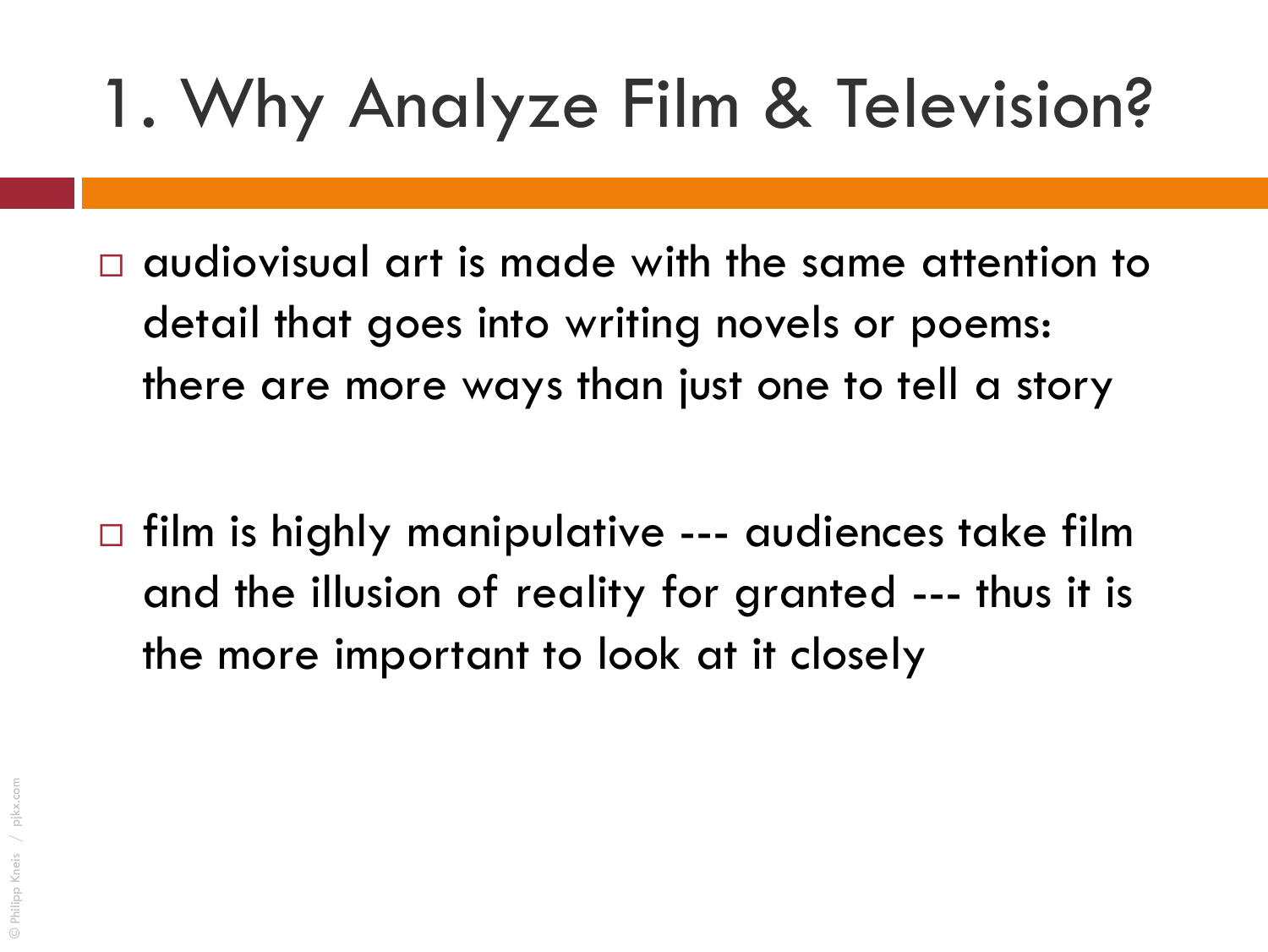$\Box$ , reality" is boring --- film is about manipulation

 $\Box$  reality sometimes can only be depicted by making it "unreal"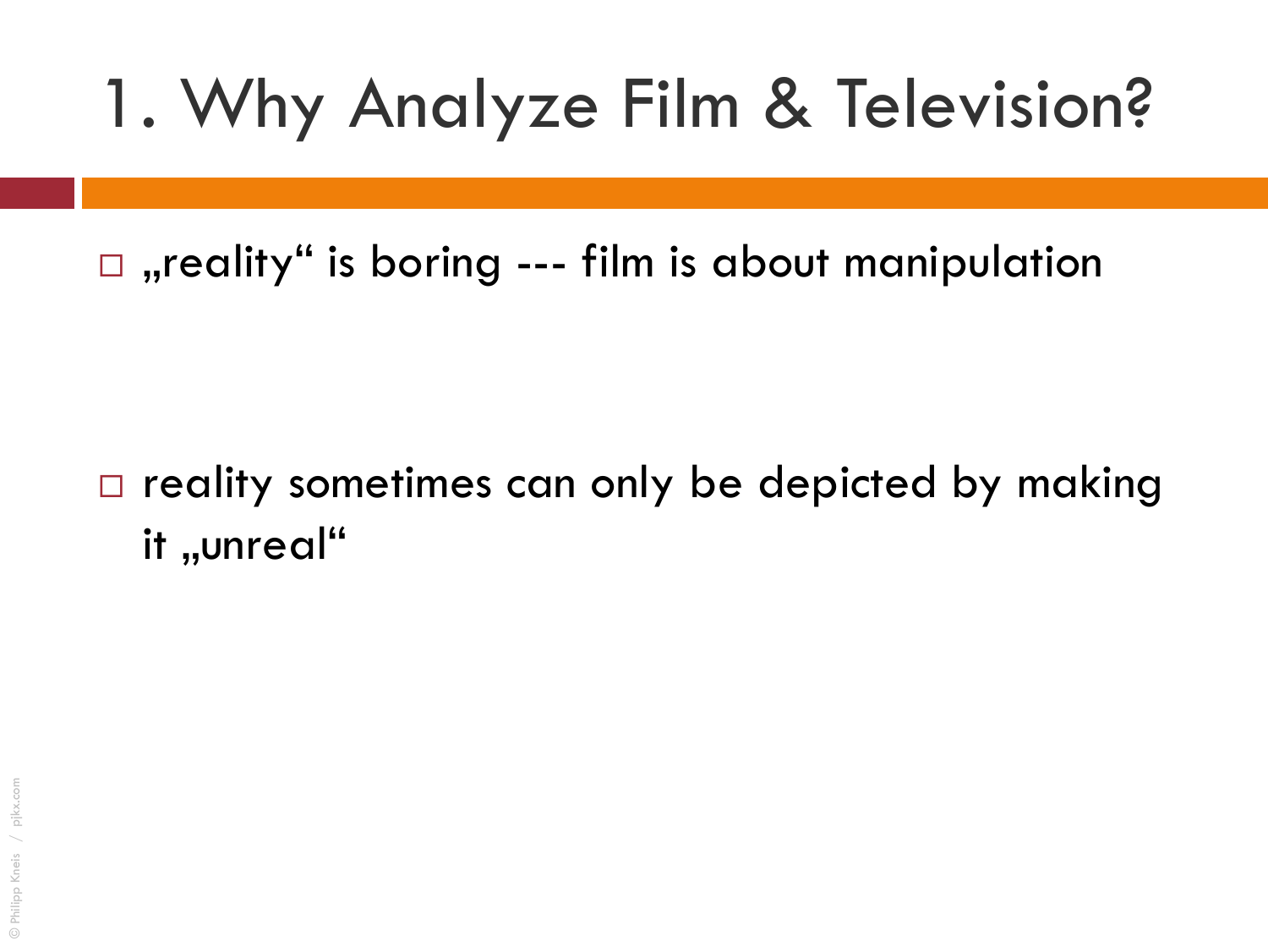$\Box$  there are more ways than just one to tell a story or communicate an idea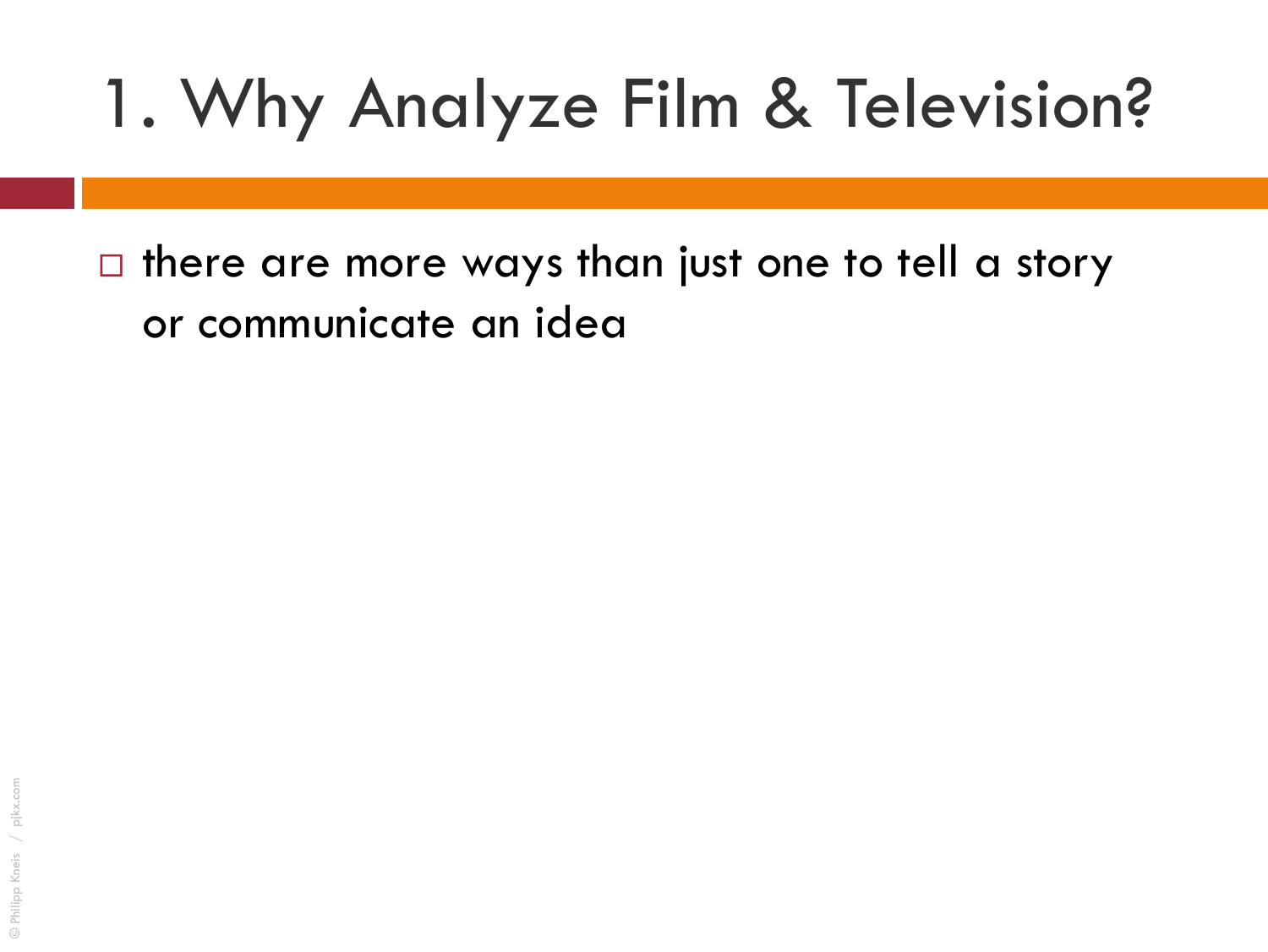$\square$  stories can be told by using several media

#### $\square$  some media are more complex than others

#### $\square$  stories belong to different genres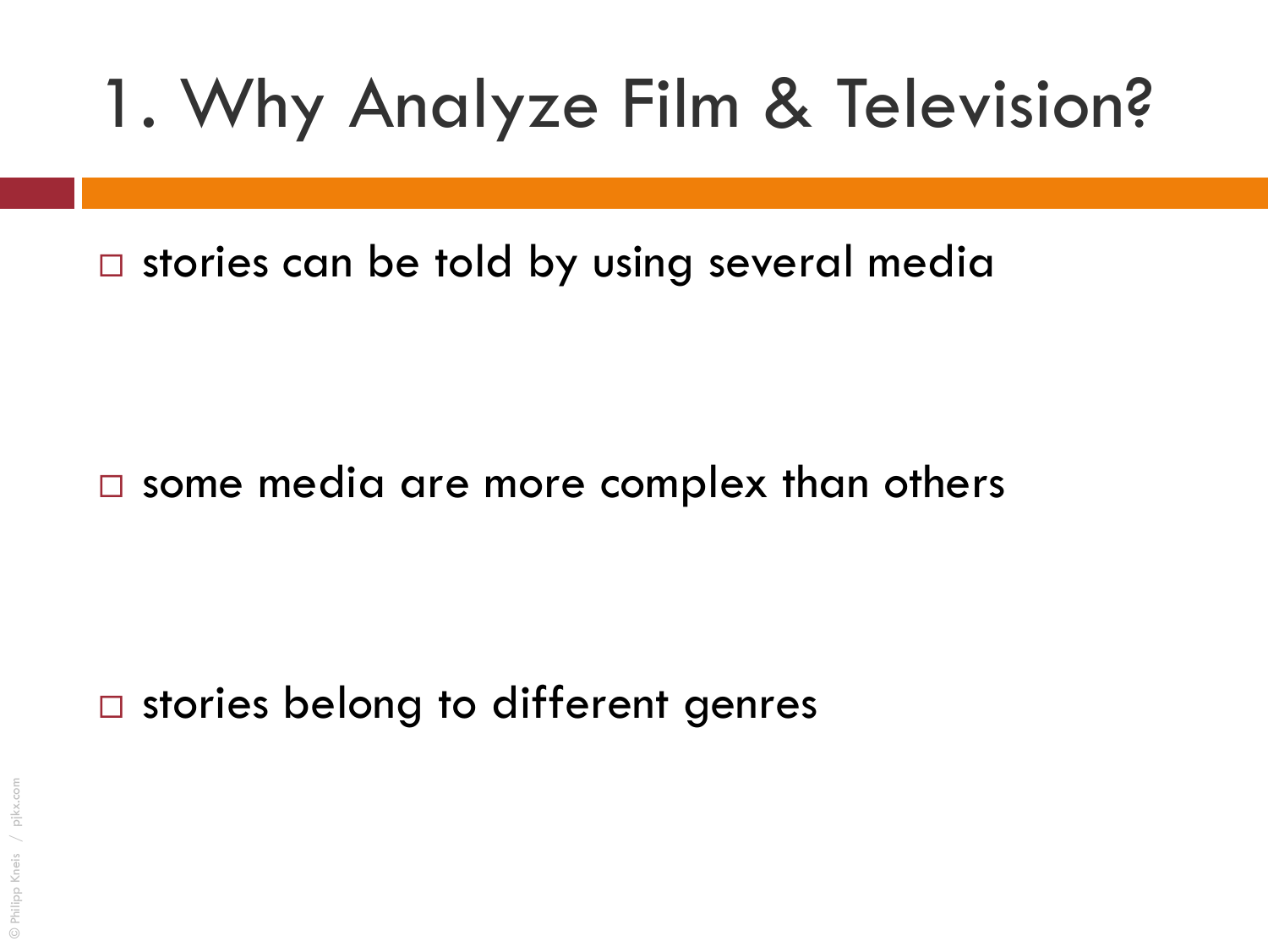$\square$  conscious/active viewing:

what is lost? --- innocence, sense of wonder?

what is gained? --- understanding, sense of wonder "higher level" of seeing?

□ what is our function as academics?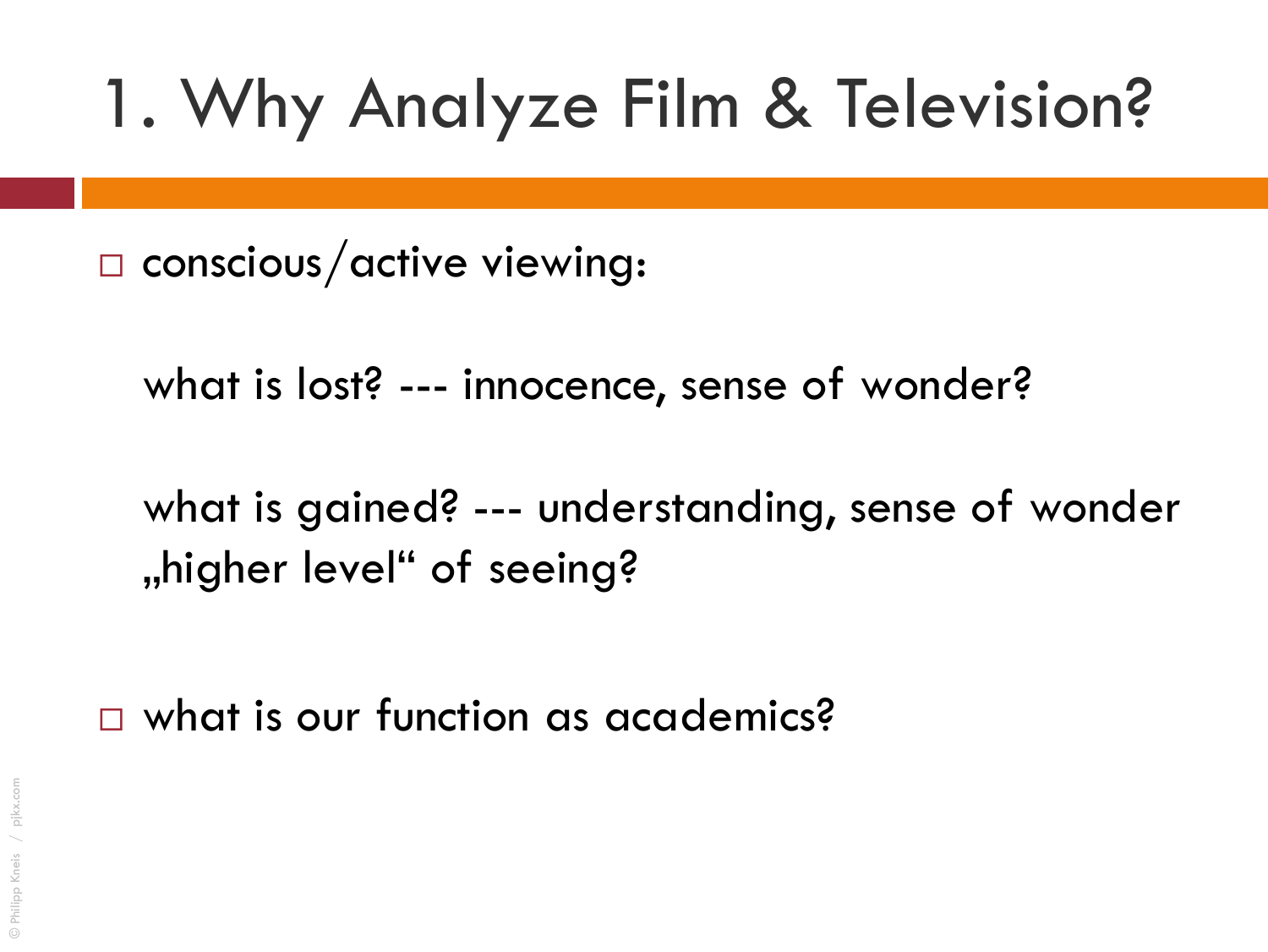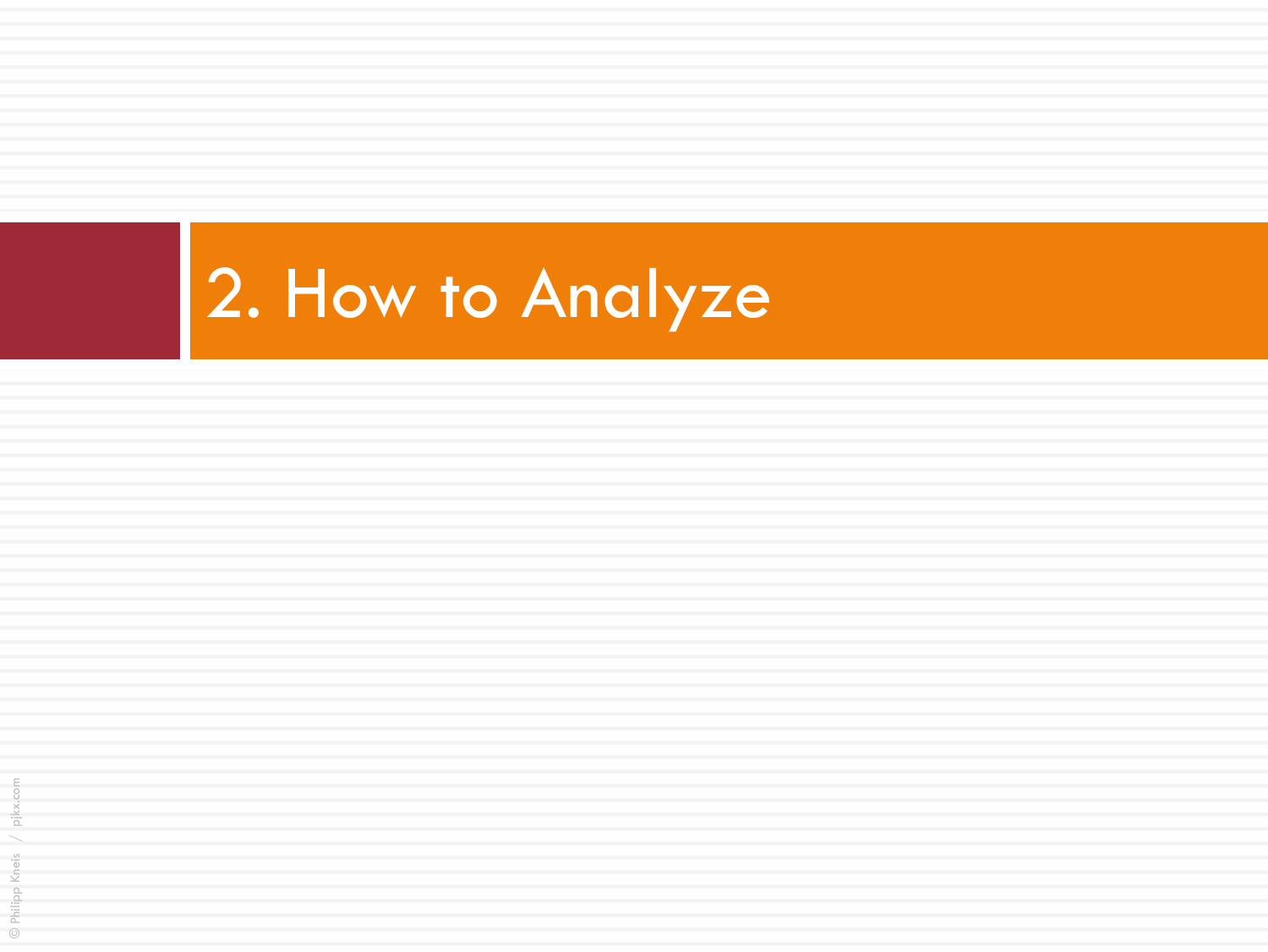# 2. How to Analyze Film & Television

- Criticism as a toolbox
	- **<u>n</u>** film studies
	- **E** cultural studies
	- **D** literary studies
	- **<u>E</u>** American studies
	- …
- $\Box$  there are several way to analyze --- they need not be mutually exclusive
- $\Box$  theory in cultural studies: opening up new & different ways of seeing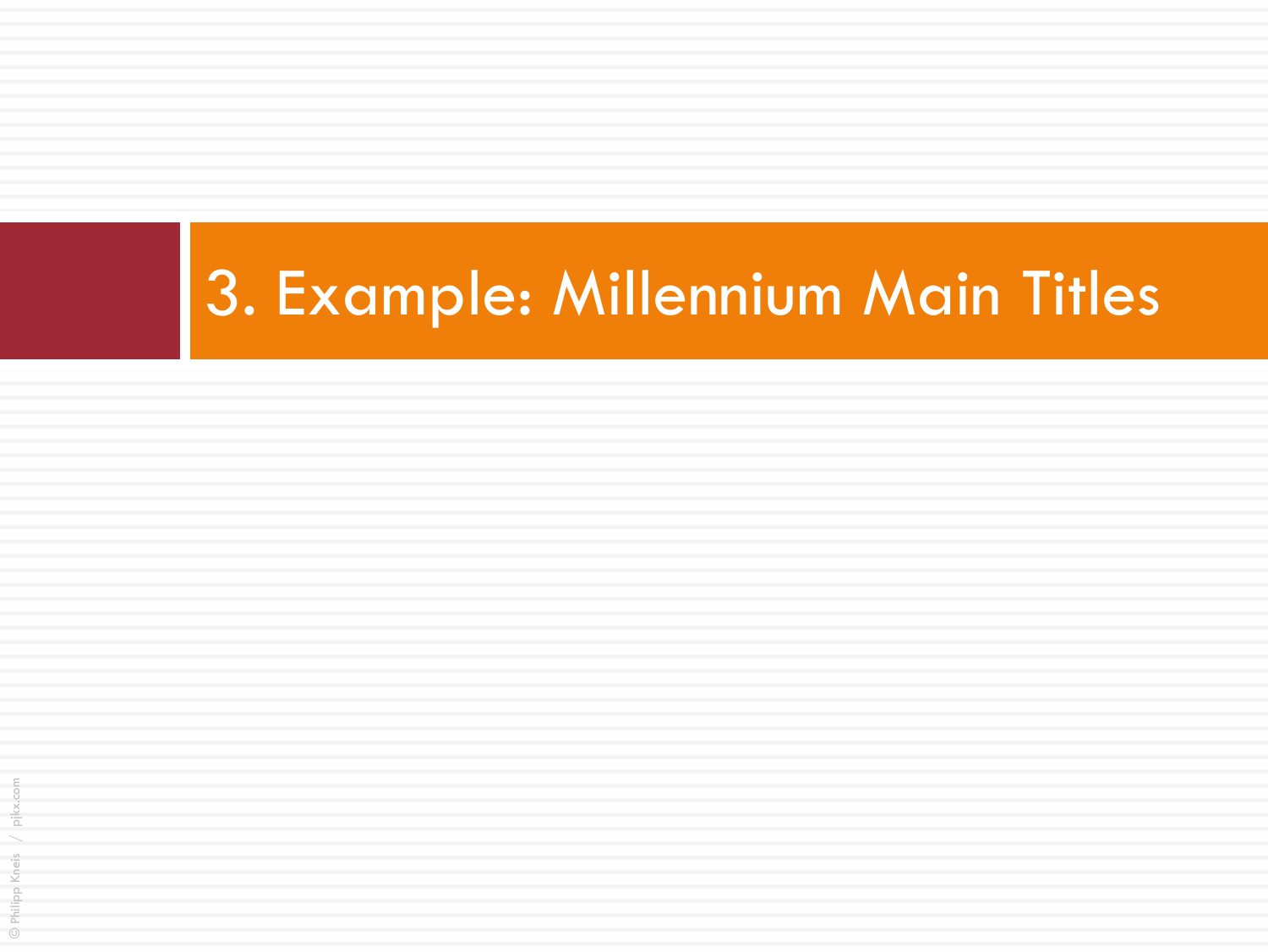#### *Millennium*

- $\Box$  3 seasons, 1996-1999
- **Q** quasi-spin-off from The X-Files (1993-2002)
- **E** exec. prod.: Chris Carter (1-3), James Wong & Glenn Morgan, Chris Carter (2)
- **D** 20th Century Fox Television
- $\blacksquare$  themes: serial killers, violence, conspiracies, cults, demons, good & evil, family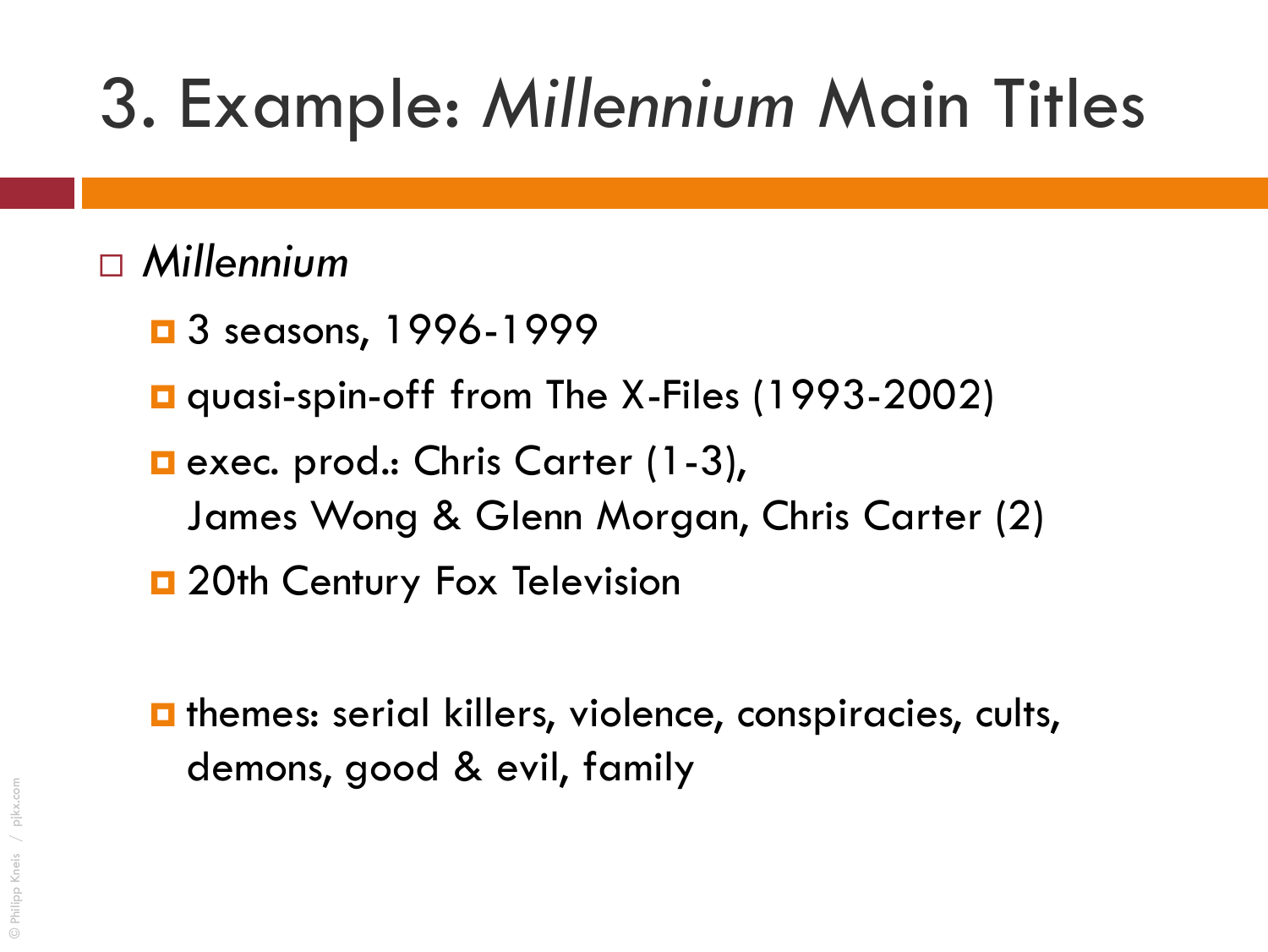*Main Titles*

**L** look for the main titles for season 2 on YouTube: <http://www.youtube.com/watch?v=T6dwMxDGoXk>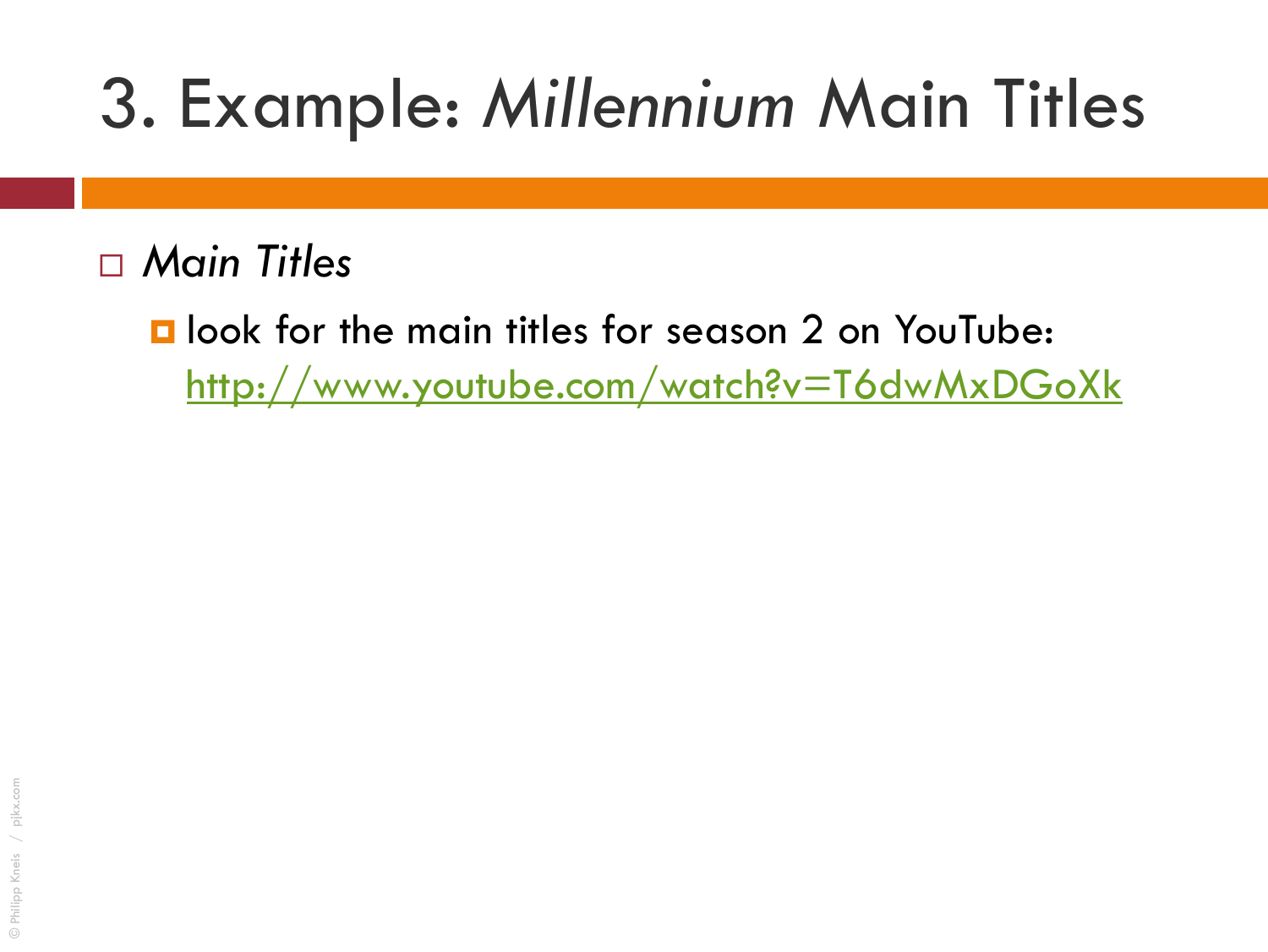#### Images in the *Main Titles*

- **D** Ouroboros: Eternity
- m "Millennium": allusion to 2000 / Millennialism
- **D** Woman collapsing: breaking, suffering
- **Porcelaine hand: fragility**
- **D** Nuked house (archive footage): destruction
- **EXTERNATE:** Female lap: protect. sacred / threatened / penetration
- **D** Open windows, wind from outside: letting sth in
- **D** "Bomb": destruction
- **Example 7 sth burning: destruction or ardor**
- Demon/devil: reality of evil / temptation / supernatural
- Hands joining: union / collaboration / support / comfort
- Sparks: hope or "up in flames"
- $\blacksquare$   $\rightarrow$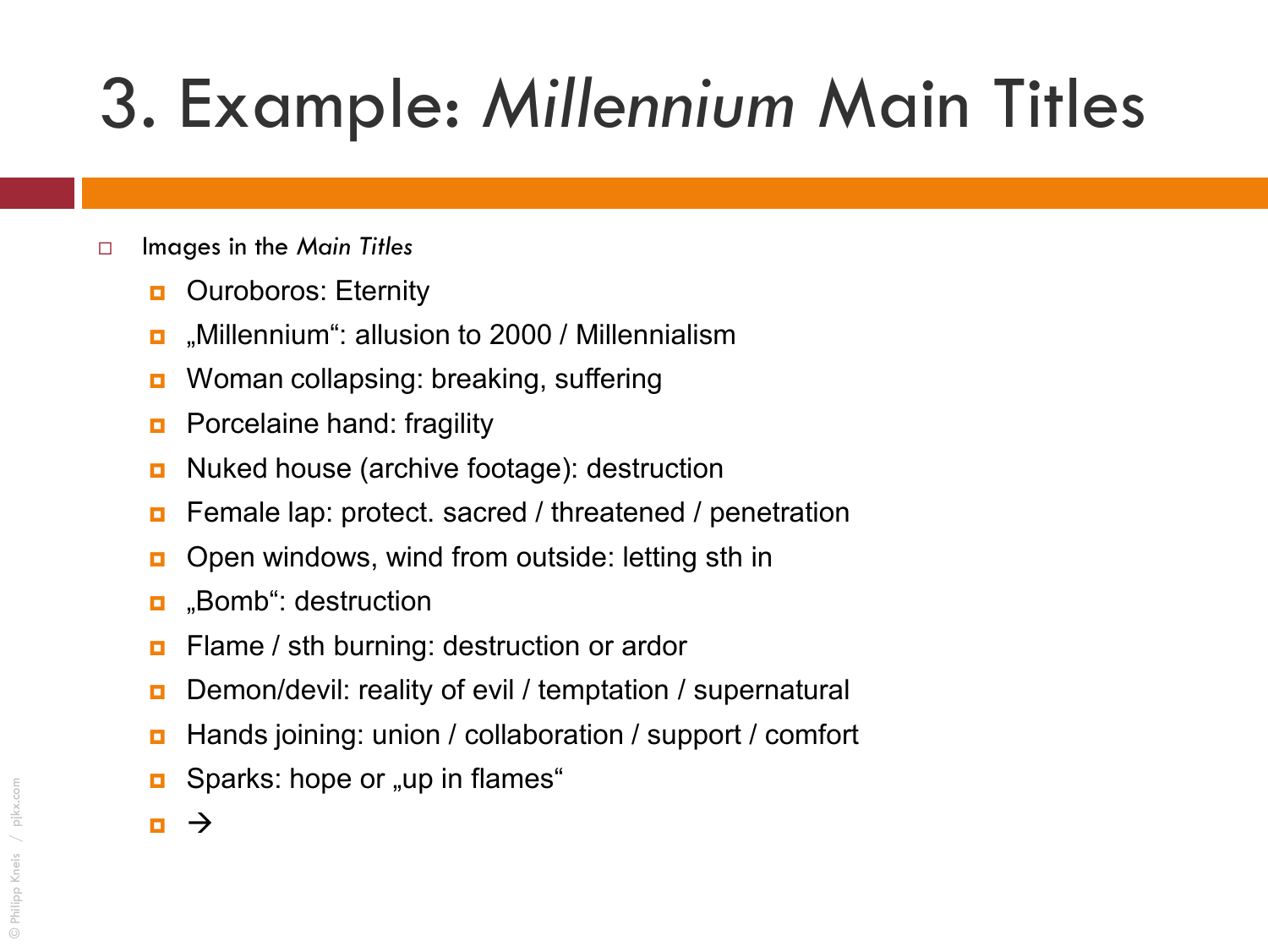- Images in the *Main Titles* (continued)
	- **<u>n</u>** Headlights: night
	- **Hands off steering wheel: guidance / loss of control**
	- **u** Walking alongside night road: loneliness
	- **B** Razor: Violence?
	- **Entering a room: errand / stalking**
	- **E** Flame / burning: destruction / danger
	- **Pushing open a door to the dark: errand / searching**
	- **Entering bedroom from stalker perspective: danger**
	- **D** Sunrise: hope
	- **Putting hands over face: desperation**
	- **n** Main Cast lighted messianically & from child's persp.
	- **Girl balancing, dead branch, live tree: fine line**
	- **D** Yellow House: hope sanctuary | Clouds moving: threat